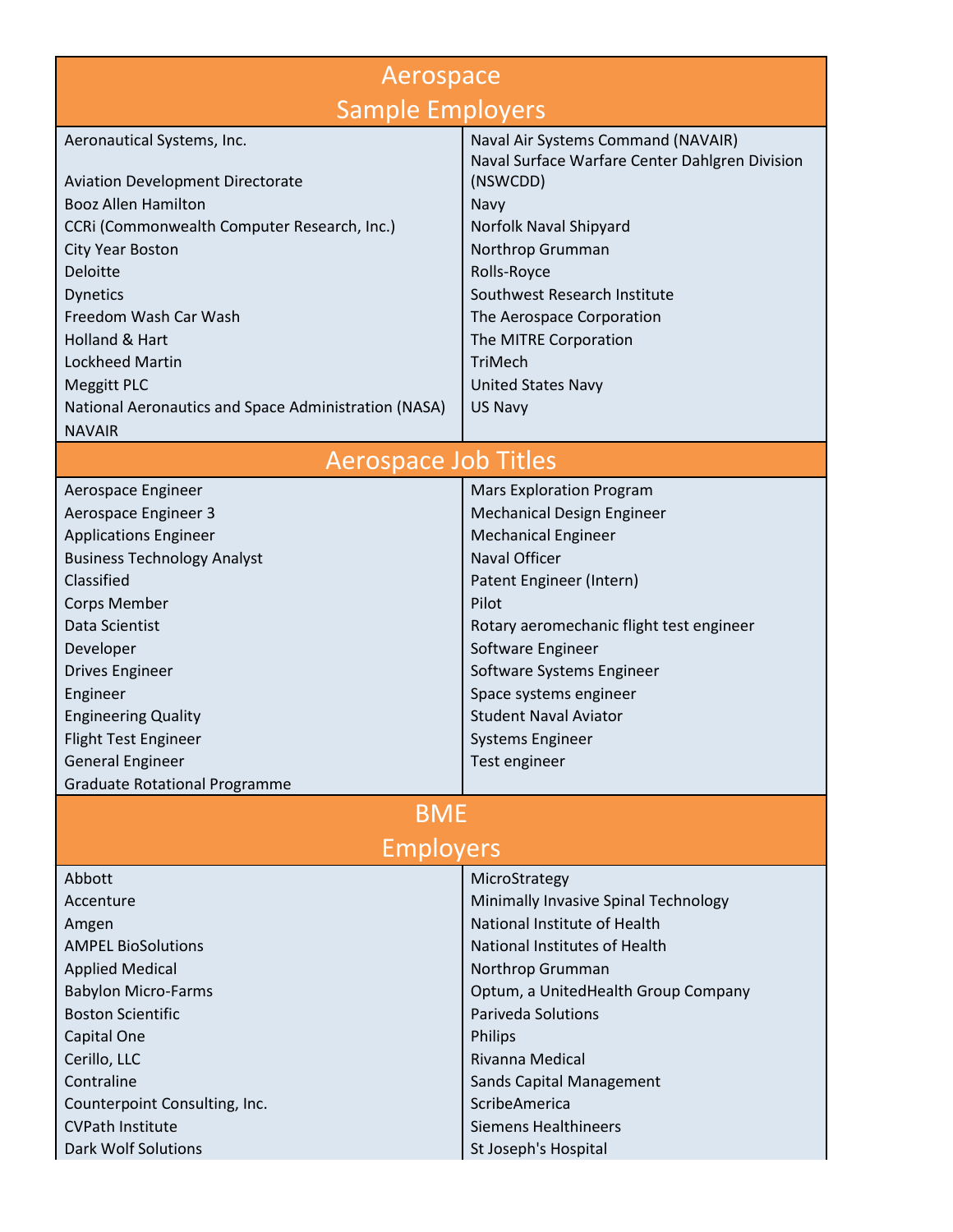| Suvoda<br>Deloitte Touche Tohmatsu<br>Duke University School of Medicine<br><b>SYNTASA</b><br><b>Dynamic Physical Therapy</b><br>Tempo Therapeutics, Inc<br>Eli Lilly and Company<br>The MITRE Corporation<br><b>Emory University School of Medicine</b><br><b>Thinking With Tools</b><br>U.S. Patent and Trademark Office<br>Epic<br>University of Pennsylvania<br>HemoShear Therapeutics LLC<br>University of Virginia<br>Howard Hughes Medical Institute<br>University of Virginia Health System<br><b>IBM</b><br>Vanda Pharmaceuticals Inc.<br>Kaplan International<br><b>Williamsburg Scribes</b><br>Leidos<br>WillowTree Inc.<br>Luna Innovations Biomedical Technologies Group<br>Medtronic<br><b>BME Job Titles</b><br>Post Baccalaureate Fellow<br>Analyst<br>Associate<br>Product Developer<br>Product Development Engineer<br>Associate Project Manager<br><b>Associate Quality Analyst</b><br>Project Manager<br>Associate Software Consultant<br>R&D Engineer I<br><b>Bioinformatics Software Developer</b><br>Research and Development Engineer<br><b>Research Assistant</b><br><b>Biomedical Engineer</b><br><b>Business Analyst</b><br><b>Research Associate</b><br><b>Business Technology Analyst</b><br><b>Research Speacialist</b><br>CEO & Co-Founder<br>Research Technician<br><b>Clinical Applicarions Support Specialist -</b><br>Genomics/Oncology<br>Researcher<br><b>Clinical Research Scientist</b><br>Rotational Leadership Development Associate<br>Co-Founder and COO<br><b>Rotational Program</b><br>Consultant<br><b>Scientific Informatics Analyst</b><br><b>Consulting Analyst</b><br>Scientist<br><b>Consulting Analysts</b><br><b>Senior MR Scientist</b><br><b>CTO</b><br>Software Developer<br>Software Test Engineer<br>Data Analyst<br><b>Summit Technical Sales</b><br>Engineer I<br><b>Summit Technical Sales Trainee</b><br><b>Integration Engineer</b><br><b>Technical Problem Solver</b><br>Intern<br><b>Technical Researcher II</b><br>Junior Software Engineer<br>Life Sciences Research Associate<br><b>Technical Sales Specialist</b><br><b>Technical Sales Trainee</b><br><b>Medical Physicist</b><br><b>Medical Scribe</b><br><b>Technical Services Engineer</b><br><b>Medical Student</b><br><b>Technical Solutions Specialist</b><br><b>Technology Analyst</b><br>Patent Examiner (Biomedical Engineering)<br><b>Patient Educator</b><br><b>Technology Associate</b> | Deloitte             | Stryker |
|---------------------------------------------------------------------------------------------------------------------------------------------------------------------------------------------------------------------------------------------------------------------------------------------------------------------------------------------------------------------------------------------------------------------------------------------------------------------------------------------------------------------------------------------------------------------------------------------------------------------------------------------------------------------------------------------------------------------------------------------------------------------------------------------------------------------------------------------------------------------------------------------------------------------------------------------------------------------------------------------------------------------------------------------------------------------------------------------------------------------------------------------------------------------------------------------------------------------------------------------------------------------------------------------------------------------------------------------------------------------------------------------------------------------------------------------------------------------------------------------------------------------------------------------------------------------------------------------------------------------------------------------------------------------------------------------------------------------------------------------------------------------------------------------------------------------------------------------------------------------------------------------------------------------------------------------------------------------------------------------------------------------------------------------------------------------------------------------------------------------------------------------------------------------------------------------------------------------------------------------------------------------------------------------------------------------------------------------------------------------------------------------------------------------------|----------------------|---------|
|                                                                                                                                                                                                                                                                                                                                                                                                                                                                                                                                                                                                                                                                                                                                                                                                                                                                                                                                                                                                                                                                                                                                                                                                                                                                                                                                                                                                                                                                                                                                                                                                                                                                                                                                                                                                                                                                                                                                                                                                                                                                                                                                                                                                                                                                                                                                                                                                                           |                      |         |
|                                                                                                                                                                                                                                                                                                                                                                                                                                                                                                                                                                                                                                                                                                                                                                                                                                                                                                                                                                                                                                                                                                                                                                                                                                                                                                                                                                                                                                                                                                                                                                                                                                                                                                                                                                                                                                                                                                                                                                                                                                                                                                                                                                                                                                                                                                                                                                                                                           |                      |         |
|                                                                                                                                                                                                                                                                                                                                                                                                                                                                                                                                                                                                                                                                                                                                                                                                                                                                                                                                                                                                                                                                                                                                                                                                                                                                                                                                                                                                                                                                                                                                                                                                                                                                                                                                                                                                                                                                                                                                                                                                                                                                                                                                                                                                                                                                                                                                                                                                                           |                      |         |
|                                                                                                                                                                                                                                                                                                                                                                                                                                                                                                                                                                                                                                                                                                                                                                                                                                                                                                                                                                                                                                                                                                                                                                                                                                                                                                                                                                                                                                                                                                                                                                                                                                                                                                                                                                                                                                                                                                                                                                                                                                                                                                                                                                                                                                                                                                                                                                                                                           |                      |         |
|                                                                                                                                                                                                                                                                                                                                                                                                                                                                                                                                                                                                                                                                                                                                                                                                                                                                                                                                                                                                                                                                                                                                                                                                                                                                                                                                                                                                                                                                                                                                                                                                                                                                                                                                                                                                                                                                                                                                                                                                                                                                                                                                                                                                                                                                                                                                                                                                                           |                      |         |
|                                                                                                                                                                                                                                                                                                                                                                                                                                                                                                                                                                                                                                                                                                                                                                                                                                                                                                                                                                                                                                                                                                                                                                                                                                                                                                                                                                                                                                                                                                                                                                                                                                                                                                                                                                                                                                                                                                                                                                                                                                                                                                                                                                                                                                                                                                                                                                                                                           |                      |         |
|                                                                                                                                                                                                                                                                                                                                                                                                                                                                                                                                                                                                                                                                                                                                                                                                                                                                                                                                                                                                                                                                                                                                                                                                                                                                                                                                                                                                                                                                                                                                                                                                                                                                                                                                                                                                                                                                                                                                                                                                                                                                                                                                                                                                                                                                                                                                                                                                                           |                      |         |
|                                                                                                                                                                                                                                                                                                                                                                                                                                                                                                                                                                                                                                                                                                                                                                                                                                                                                                                                                                                                                                                                                                                                                                                                                                                                                                                                                                                                                                                                                                                                                                                                                                                                                                                                                                                                                                                                                                                                                                                                                                                                                                                                                                                                                                                                                                                                                                                                                           |                      |         |
|                                                                                                                                                                                                                                                                                                                                                                                                                                                                                                                                                                                                                                                                                                                                                                                                                                                                                                                                                                                                                                                                                                                                                                                                                                                                                                                                                                                                                                                                                                                                                                                                                                                                                                                                                                                                                                                                                                                                                                                                                                                                                                                                                                                                                                                                                                                                                                                                                           |                      |         |
|                                                                                                                                                                                                                                                                                                                                                                                                                                                                                                                                                                                                                                                                                                                                                                                                                                                                                                                                                                                                                                                                                                                                                                                                                                                                                                                                                                                                                                                                                                                                                                                                                                                                                                                                                                                                                                                                                                                                                                                                                                                                                                                                                                                                                                                                                                                                                                                                                           |                      |         |
|                                                                                                                                                                                                                                                                                                                                                                                                                                                                                                                                                                                                                                                                                                                                                                                                                                                                                                                                                                                                                                                                                                                                                                                                                                                                                                                                                                                                                                                                                                                                                                                                                                                                                                                                                                                                                                                                                                                                                                                                                                                                                                                                                                                                                                                                                                                                                                                                                           |                      |         |
|                                                                                                                                                                                                                                                                                                                                                                                                                                                                                                                                                                                                                                                                                                                                                                                                                                                                                                                                                                                                                                                                                                                                                                                                                                                                                                                                                                                                                                                                                                                                                                                                                                                                                                                                                                                                                                                                                                                                                                                                                                                                                                                                                                                                                                                                                                                                                                                                                           |                      |         |
|                                                                                                                                                                                                                                                                                                                                                                                                                                                                                                                                                                                                                                                                                                                                                                                                                                                                                                                                                                                                                                                                                                                                                                                                                                                                                                                                                                                                                                                                                                                                                                                                                                                                                                                                                                                                                                                                                                                                                                                                                                                                                                                                                                                                                                                                                                                                                                                                                           |                      |         |
|                                                                                                                                                                                                                                                                                                                                                                                                                                                                                                                                                                                                                                                                                                                                                                                                                                                                                                                                                                                                                                                                                                                                                                                                                                                                                                                                                                                                                                                                                                                                                                                                                                                                                                                                                                                                                                                                                                                                                                                                                                                                                                                                                                                                                                                                                                                                                                                                                           |                      |         |
|                                                                                                                                                                                                                                                                                                                                                                                                                                                                                                                                                                                                                                                                                                                                                                                                                                                                                                                                                                                                                                                                                                                                                                                                                                                                                                                                                                                                                                                                                                                                                                                                                                                                                                                                                                                                                                                                                                                                                                                                                                                                                                                                                                                                                                                                                                                                                                                                                           |                      |         |
|                                                                                                                                                                                                                                                                                                                                                                                                                                                                                                                                                                                                                                                                                                                                                                                                                                                                                                                                                                                                                                                                                                                                                                                                                                                                                                                                                                                                                                                                                                                                                                                                                                                                                                                                                                                                                                                                                                                                                                                                                                                                                                                                                                                                                                                                                                                                                                                                                           |                      |         |
|                                                                                                                                                                                                                                                                                                                                                                                                                                                                                                                                                                                                                                                                                                                                                                                                                                                                                                                                                                                                                                                                                                                                                                                                                                                                                                                                                                                                                                                                                                                                                                                                                                                                                                                                                                                                                                                                                                                                                                                                                                                                                                                                                                                                                                                                                                                                                                                                                           |                      |         |
|                                                                                                                                                                                                                                                                                                                                                                                                                                                                                                                                                                                                                                                                                                                                                                                                                                                                                                                                                                                                                                                                                                                                                                                                                                                                                                                                                                                                                                                                                                                                                                                                                                                                                                                                                                                                                                                                                                                                                                                                                                                                                                                                                                                                                                                                                                                                                                                                                           |                      |         |
|                                                                                                                                                                                                                                                                                                                                                                                                                                                                                                                                                                                                                                                                                                                                                                                                                                                                                                                                                                                                                                                                                                                                                                                                                                                                                                                                                                                                                                                                                                                                                                                                                                                                                                                                                                                                                                                                                                                                                                                                                                                                                                                                                                                                                                                                                                                                                                                                                           |                      |         |
|                                                                                                                                                                                                                                                                                                                                                                                                                                                                                                                                                                                                                                                                                                                                                                                                                                                                                                                                                                                                                                                                                                                                                                                                                                                                                                                                                                                                                                                                                                                                                                                                                                                                                                                                                                                                                                                                                                                                                                                                                                                                                                                                                                                                                                                                                                                                                                                                                           |                      |         |
|                                                                                                                                                                                                                                                                                                                                                                                                                                                                                                                                                                                                                                                                                                                                                                                                                                                                                                                                                                                                                                                                                                                                                                                                                                                                                                                                                                                                                                                                                                                                                                                                                                                                                                                                                                                                                                                                                                                                                                                                                                                                                                                                                                                                                                                                                                                                                                                                                           |                      |         |
|                                                                                                                                                                                                                                                                                                                                                                                                                                                                                                                                                                                                                                                                                                                                                                                                                                                                                                                                                                                                                                                                                                                                                                                                                                                                                                                                                                                                                                                                                                                                                                                                                                                                                                                                                                                                                                                                                                                                                                                                                                                                                                                                                                                                                                                                                                                                                                                                                           |                      |         |
|                                                                                                                                                                                                                                                                                                                                                                                                                                                                                                                                                                                                                                                                                                                                                                                                                                                                                                                                                                                                                                                                                                                                                                                                                                                                                                                                                                                                                                                                                                                                                                                                                                                                                                                                                                                                                                                                                                                                                                                                                                                                                                                                                                                                                                                                                                                                                                                                                           |                      |         |
|                                                                                                                                                                                                                                                                                                                                                                                                                                                                                                                                                                                                                                                                                                                                                                                                                                                                                                                                                                                                                                                                                                                                                                                                                                                                                                                                                                                                                                                                                                                                                                                                                                                                                                                                                                                                                                                                                                                                                                                                                                                                                                                                                                                                                                                                                                                                                                                                                           |                      |         |
|                                                                                                                                                                                                                                                                                                                                                                                                                                                                                                                                                                                                                                                                                                                                                                                                                                                                                                                                                                                                                                                                                                                                                                                                                                                                                                                                                                                                                                                                                                                                                                                                                                                                                                                                                                                                                                                                                                                                                                                                                                                                                                                                                                                                                                                                                                                                                                                                                           |                      |         |
|                                                                                                                                                                                                                                                                                                                                                                                                                                                                                                                                                                                                                                                                                                                                                                                                                                                                                                                                                                                                                                                                                                                                                                                                                                                                                                                                                                                                                                                                                                                                                                                                                                                                                                                                                                                                                                                                                                                                                                                                                                                                                                                                                                                                                                                                                                                                                                                                                           |                      |         |
|                                                                                                                                                                                                                                                                                                                                                                                                                                                                                                                                                                                                                                                                                                                                                                                                                                                                                                                                                                                                                                                                                                                                                                                                                                                                                                                                                                                                                                                                                                                                                                                                                                                                                                                                                                                                                                                                                                                                                                                                                                                                                                                                                                                                                                                                                                                                                                                                                           |                      |         |
|                                                                                                                                                                                                                                                                                                                                                                                                                                                                                                                                                                                                                                                                                                                                                                                                                                                                                                                                                                                                                                                                                                                                                                                                                                                                                                                                                                                                                                                                                                                                                                                                                                                                                                                                                                                                                                                                                                                                                                                                                                                                                                                                                                                                                                                                                                                                                                                                                           |                      |         |
|                                                                                                                                                                                                                                                                                                                                                                                                                                                                                                                                                                                                                                                                                                                                                                                                                                                                                                                                                                                                                                                                                                                                                                                                                                                                                                                                                                                                                                                                                                                                                                                                                                                                                                                                                                                                                                                                                                                                                                                                                                                                                                                                                                                                                                                                                                                                                                                                                           |                      |         |
|                                                                                                                                                                                                                                                                                                                                                                                                                                                                                                                                                                                                                                                                                                                                                                                                                                                                                                                                                                                                                                                                                                                                                                                                                                                                                                                                                                                                                                                                                                                                                                                                                                                                                                                                                                                                                                                                                                                                                                                                                                                                                                                                                                                                                                                                                                                                                                                                                           |                      |         |
|                                                                                                                                                                                                                                                                                                                                                                                                                                                                                                                                                                                                                                                                                                                                                                                                                                                                                                                                                                                                                                                                                                                                                                                                                                                                                                                                                                                                                                                                                                                                                                                                                                                                                                                                                                                                                                                                                                                                                                                                                                                                                                                                                                                                                                                                                                                                                                                                                           |                      |         |
|                                                                                                                                                                                                                                                                                                                                                                                                                                                                                                                                                                                                                                                                                                                                                                                                                                                                                                                                                                                                                                                                                                                                                                                                                                                                                                                                                                                                                                                                                                                                                                                                                                                                                                                                                                                                                                                                                                                                                                                                                                                                                                                                                                                                                                                                                                                                                                                                                           |                      |         |
|                                                                                                                                                                                                                                                                                                                                                                                                                                                                                                                                                                                                                                                                                                                                                                                                                                                                                                                                                                                                                                                                                                                                                                                                                                                                                                                                                                                                                                                                                                                                                                                                                                                                                                                                                                                                                                                                                                                                                                                                                                                                                                                                                                                                                                                                                                                                                                                                                           |                      |         |
|                                                                                                                                                                                                                                                                                                                                                                                                                                                                                                                                                                                                                                                                                                                                                                                                                                                                                                                                                                                                                                                                                                                                                                                                                                                                                                                                                                                                                                                                                                                                                                                                                                                                                                                                                                                                                                                                                                                                                                                                                                                                                                                                                                                                                                                                                                                                                                                                                           |                      |         |
|                                                                                                                                                                                                                                                                                                                                                                                                                                                                                                                                                                                                                                                                                                                                                                                                                                                                                                                                                                                                                                                                                                                                                                                                                                                                                                                                                                                                                                                                                                                                                                                                                                                                                                                                                                                                                                                                                                                                                                                                                                                                                                                                                                                                                                                                                                                                                                                                                           |                      |         |
|                                                                                                                                                                                                                                                                                                                                                                                                                                                                                                                                                                                                                                                                                                                                                                                                                                                                                                                                                                                                                                                                                                                                                                                                                                                                                                                                                                                                                                                                                                                                                                                                                                                                                                                                                                                                                                                                                                                                                                                                                                                                                                                                                                                                                                                                                                                                                                                                                           |                      |         |
|                                                                                                                                                                                                                                                                                                                                                                                                                                                                                                                                                                                                                                                                                                                                                                                                                                                                                                                                                                                                                                                                                                                                                                                                                                                                                                                                                                                                                                                                                                                                                                                                                                                                                                                                                                                                                                                                                                                                                                                                                                                                                                                                                                                                                                                                                                                                                                                                                           |                      |         |
|                                                                                                                                                                                                                                                                                                                                                                                                                                                                                                                                                                                                                                                                                                                                                                                                                                                                                                                                                                                                                                                                                                                                                                                                                                                                                                                                                                                                                                                                                                                                                                                                                                                                                                                                                                                                                                                                                                                                                                                                                                                                                                                                                                                                                                                                                                                                                                                                                           |                      |         |
|                                                                                                                                                                                                                                                                                                                                                                                                                                                                                                                                                                                                                                                                                                                                                                                                                                                                                                                                                                                                                                                                                                                                                                                                                                                                                                                                                                                                                                                                                                                                                                                                                                                                                                                                                                                                                                                                                                                                                                                                                                                                                                                                                                                                                                                                                                                                                                                                                           |                      |         |
|                                                                                                                                                                                                                                                                                                                                                                                                                                                                                                                                                                                                                                                                                                                                                                                                                                                                                                                                                                                                                                                                                                                                                                                                                                                                                                                                                                                                                                                                                                                                                                                                                                                                                                                                                                                                                                                                                                                                                                                                                                                                                                                                                                                                                                                                                                                                                                                                                           |                      |         |
|                                                                                                                                                                                                                                                                                                                                                                                                                                                                                                                                                                                                                                                                                                                                                                                                                                                                                                                                                                                                                                                                                                                                                                                                                                                                                                                                                                                                                                                                                                                                                                                                                                                                                                                                                                                                                                                                                                                                                                                                                                                                                                                                                                                                                                                                                                                                                                                                                           |                      |         |
|                                                                                                                                                                                                                                                                                                                                                                                                                                                                                                                                                                                                                                                                                                                                                                                                                                                                                                                                                                                                                                                                                                                                                                                                                                                                                                                                                                                                                                                                                                                                                                                                                                                                                                                                                                                                                                                                                                                                                                                                                                                                                                                                                                                                                                                                                                                                                                                                                           |                      |         |
|                                                                                                                                                                                                                                                                                                                                                                                                                                                                                                                                                                                                                                                                                                                                                                                                                                                                                                                                                                                                                                                                                                                                                                                                                                                                                                                                                                                                                                                                                                                                                                                                                                                                                                                                                                                                                                                                                                                                                                                                                                                                                                                                                                                                                                                                                                                                                                                                                           |                      |         |
|                                                                                                                                                                                                                                                                                                                                                                                                                                                                                                                                                                                                                                                                                                                                                                                                                                                                                                                                                                                                                                                                                                                                                                                                                                                                                                                                                                                                                                                                                                                                                                                                                                                                                                                                                                                                                                                                                                                                                                                                                                                                                                                                                                                                                                                                                                                                                                                                                           |                      |         |
|                                                                                                                                                                                                                                                                                                                                                                                                                                                                                                                                                                                                                                                                                                                                                                                                                                                                                                                                                                                                                                                                                                                                                                                                                                                                                                                                                                                                                                                                                                                                                                                                                                                                                                                                                                                                                                                                                                                                                                                                                                                                                                                                                                                                                                                                                                                                                                                                                           | Post Bacc Researcher | Tutor   |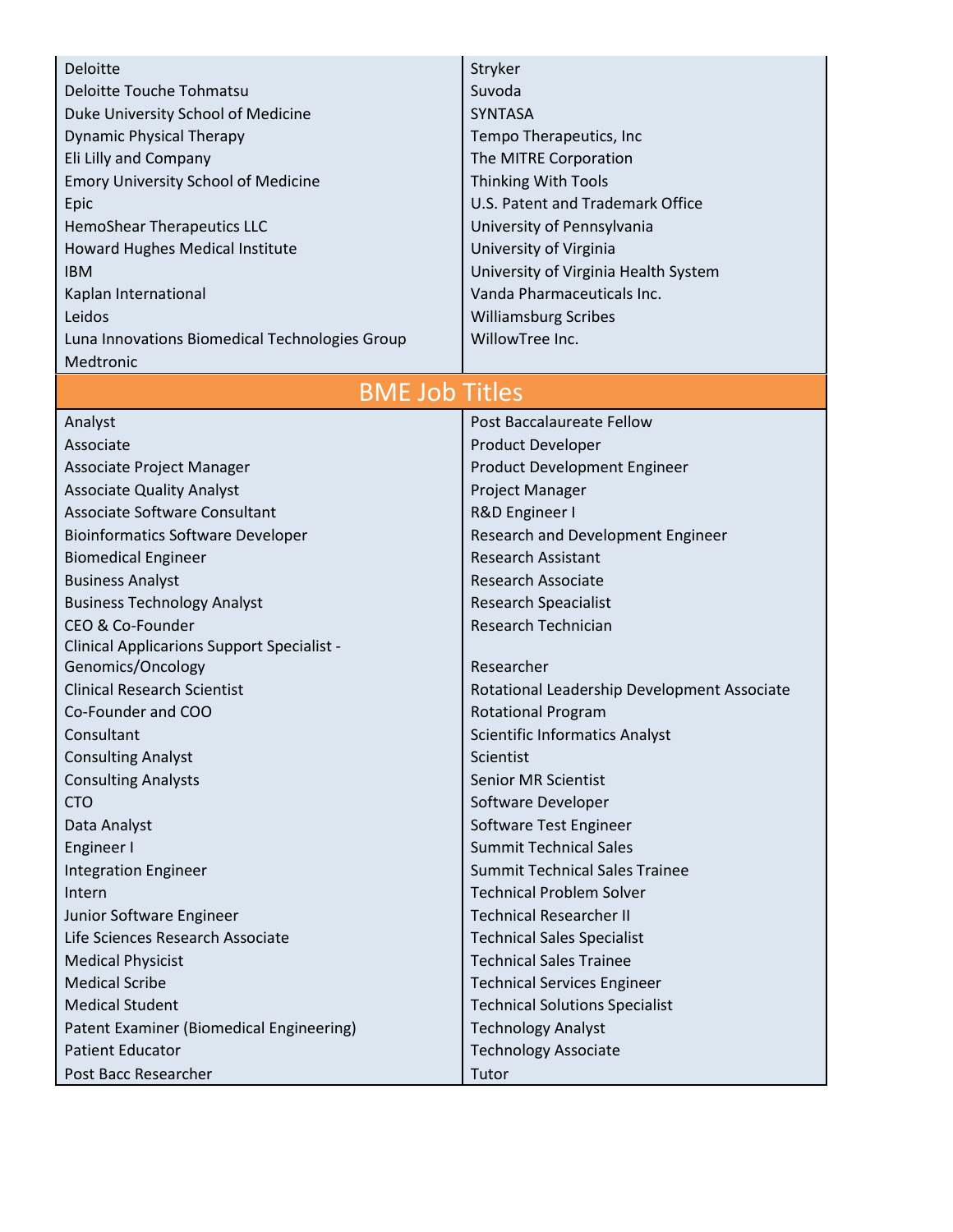| <b>Chemical Engineers</b>                     |                                             |
|-----------------------------------------------|---------------------------------------------|
| <b>Employers</b>                              |                                             |
| Accenture                                     | <b>ITAC</b>                                 |
| <b>Accenture Federal Services</b>             | Johnson Matthey                             |
| Amgen                                         | Klöckner Pentaplast                         |
| <b>Appian Corporation</b>                     | Legend Biotech USA, Inc.                    |
| <b>Axalta Coating Systems</b>                 | Merck & Co., Inc.                           |
| Caterpillar Inc.                              | Micron Technology Inc.                      |
| CGI                                           | <b>MillerCoors</b>                          |
| <b>DC Energy</b>                              | MPR Associates, Inc                         |
| Deloitte                                      | Navy                                        |
| <b>Dominion Energy</b>                        | <b>Newport News Shipbuilding</b>            |
| Eli Lilly and Company                         | Oak Ridge National Laboratory (ORNL)        |
| Epic                                          | Pfizer, Inc.                                |
| EPIC Systems, Inc.                            | <b>RE Mason Company</b>                     |
| <b>ExxonMobil Corporation</b>                 | Scribekick                                  |
| GlaxoSmithKline                               | <b>SCS Engineers</b>                        |
| Harvey-Cleary Builders                        | Syngenta                                    |
| Intel Corporation                             | WillowTree Inc.                             |
| <b>Chem E Job Titles</b>                      |                                             |
| <b>Technology Analyst</b>                     | <b>Investment Analyst</b>                   |
| <b>Account Coordinator</b>                    | <b>Manufacturing Engineer</b>               |
| <b>Assistant Scientist</b>                    | <b>Material Process Engineer</b>            |
| <b>Associate Consultant</b>                   | <b>Medical Scribe</b>                       |
| Associate Engineer                            | <b>Optimization Engineer</b>                |
| Manufacturing Leadership Development Program  | Process Engineer                            |
| <b>Business Technology Analyst</b>            | Process Engneer                             |
| <b>Business Technology Analyst</b>            | Project Engineer                            |
| <b>CAR-T Operations Associate</b>             | <b>PSDP Associate</b>                       |
| <b>Chemical Engineer</b>                      | <b>Rotational Engineer</b>                  |
| <b>Chemical Process Engineer</b>              | Rotational Leadership Development Associate |
| <b>Consulting Analyst</b>                     | Scientist                                   |
| <b>Contract Technical Operations Engineer</b> | Software Engineer                           |
| Engineer                                      | <b>Staff Engineer</b>                       |
| <b>Engineering Associate</b>                  | <b>Systems Developer Analyst</b>            |
| <b>Engineering Consultant</b>                 | <b>Systems Engineer</b>                     |
| <b>Engineering Rotational Program</b>         | <b>Technical Analyst Consultant</b>         |
| <b>Graduate Operations Engineer</b>           | <b>Technical Operations</b>                 |
| IC fellow                                     | <b>Technical Operations Engineer</b>        |
| Innovation Engineer                           | <b>Technical Problem Solver</b>             |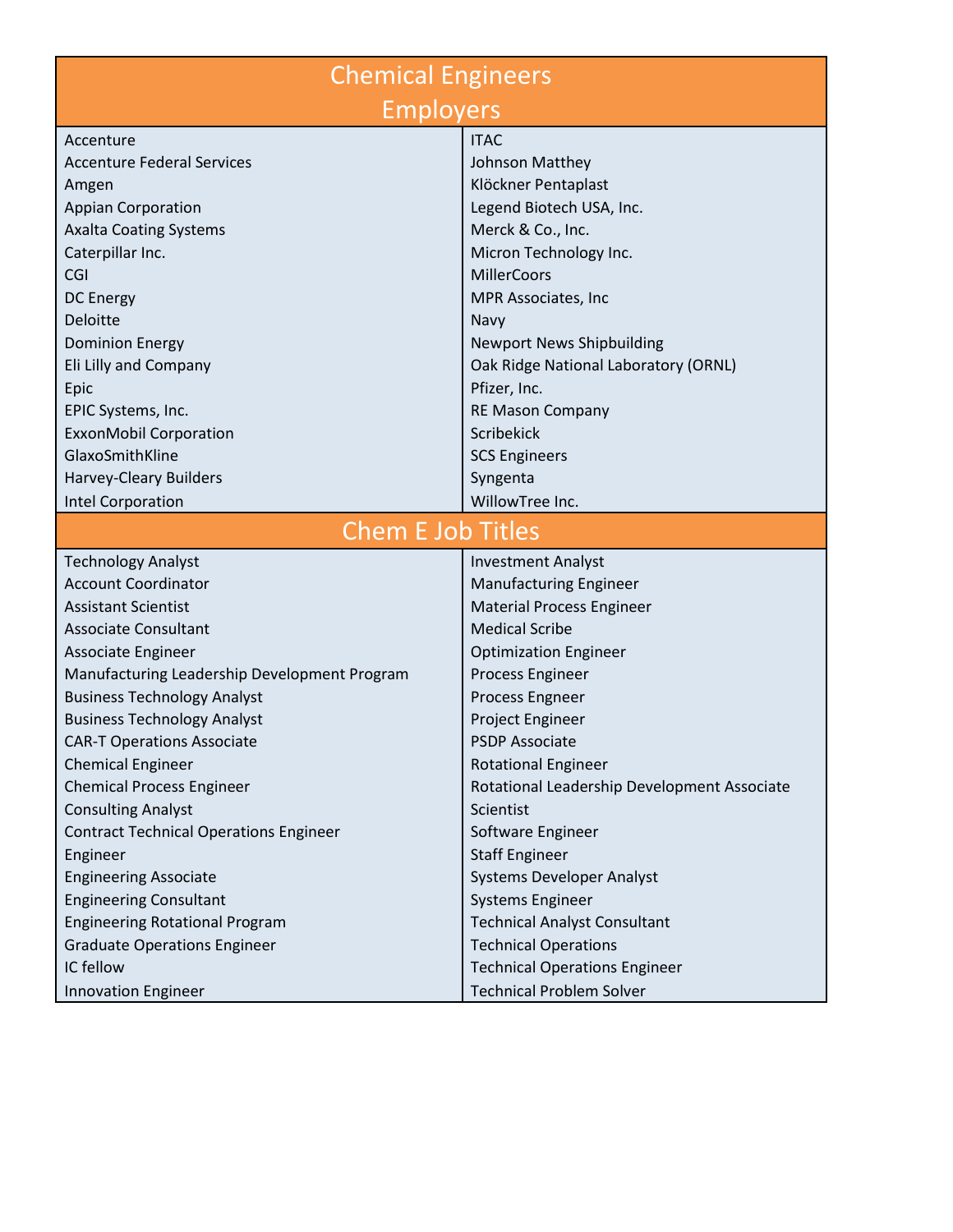| Civil                                          |                                              |  |
|------------------------------------------------|----------------------------------------------|--|
| <b>Employers</b>                               |                                              |  |
| <b>Barton Malow Company</b>                    | Michael Baker International                  |  |
|                                                | Resource Assistance for Rural Environments - |  |
| <b>Bohler Engineering</b>                      | AmeriCorps                                   |  |
| BWX Technologies, Inc.                         | Rowan University                             |  |
| <b>CBG Building Company</b>                    | <b>SCS Engineers</b>                         |  |
| <b>Clark Construction Group</b>                | SKA Consulting Engineers, Inc.               |  |
| <b>Deloitte</b>                                | Stantec                                      |  |
| Dewberry                                       | T <sub>3</sub>                               |  |
| <b>DPR Construction</b>                        | <b>Teach For America</b>                     |  |
| <b>FAM Construction</b>                        | The Whiting-Turner Contracting Company       |  |
| <b>Gilbane Building Company</b>                | <b>Timmons Group</b>                         |  |
| <b>Harvey-Cleary Builders</b>                  | <b>Turner Construction Company</b>           |  |
| HITT Contracting, Inc.                         | Vinsi                                        |  |
| <b>HNTB Corporation</b>                        | Virginia Department Of Transportation        |  |
| Jacobs                                         | Wiley   Wilson                               |  |
| Kimley-Horn                                    | Yext                                         |  |
| <b>Civil Job Titles</b>                        |                                              |  |
| Architect/Engineer 1                           | <b>Entry Level Civil Engineer</b>            |  |
| <b>Assistant Professor</b>                     | <b>Field Engineer</b>                        |  |
| <b>Assistant Project Manager</b>               | <b>Field Engineer</b>                        |  |
| Assistant Project Manager and Project Engineer | <b>IT Consultant</b>                         |  |
| <b>Assistant Superintendent</b>                | Jr. Design Engineer                          |  |
| Associate Project Manager                      | Middle/High School Math Teacher              |  |
| <b>Business Technology Analyst</b>             | Project Engineer                             |  |
| Civil E.I.T.                                   | Project Manager                              |  |
| Civil Engineer                                 | Rural Climate & Energy Specialist            |  |
| Civil Engineer EIT                             | Software Engineer                            |  |
| Civil Engineer in Training                     | <b>Staff Engineer</b>                        |  |
| Core Development                               | Stormwater Project Engineer I                |  |
| Developer                                      | <b>Structural Engineer</b>                   |  |
| Engineer I                                     | structural engineer II                       |  |
| Engineer in training                           | <b>Traffic Engineer</b>                      |  |
| <b>Engineering Assistant</b>                   | Water Resources Engineer                     |  |
| Engineering Intern (EIT)                       |                                              |  |
| <b>Computer Engineering</b>                    |                                              |  |
| <b>Employers</b>                               |                                              |  |
| ABB                                            | <b>Intel Corporation</b>                     |  |
| Alarm.com                                      | Investment Technology Group, Inc.            |  |
|                                                | Johns Hopkins University Applied Physics     |  |
| Amazon                                         | Laboratory                                   |  |
| Appian                                         | <b>Lockheed Martin</b>                       |  |
| <b>Appian Corporation</b>                      | Microsoft                                    |  |
| Arconic                                        | MicroStrategy                                |  |
| Atlassian                                      | Naval Sea Systems Command (NAVSEA)           |  |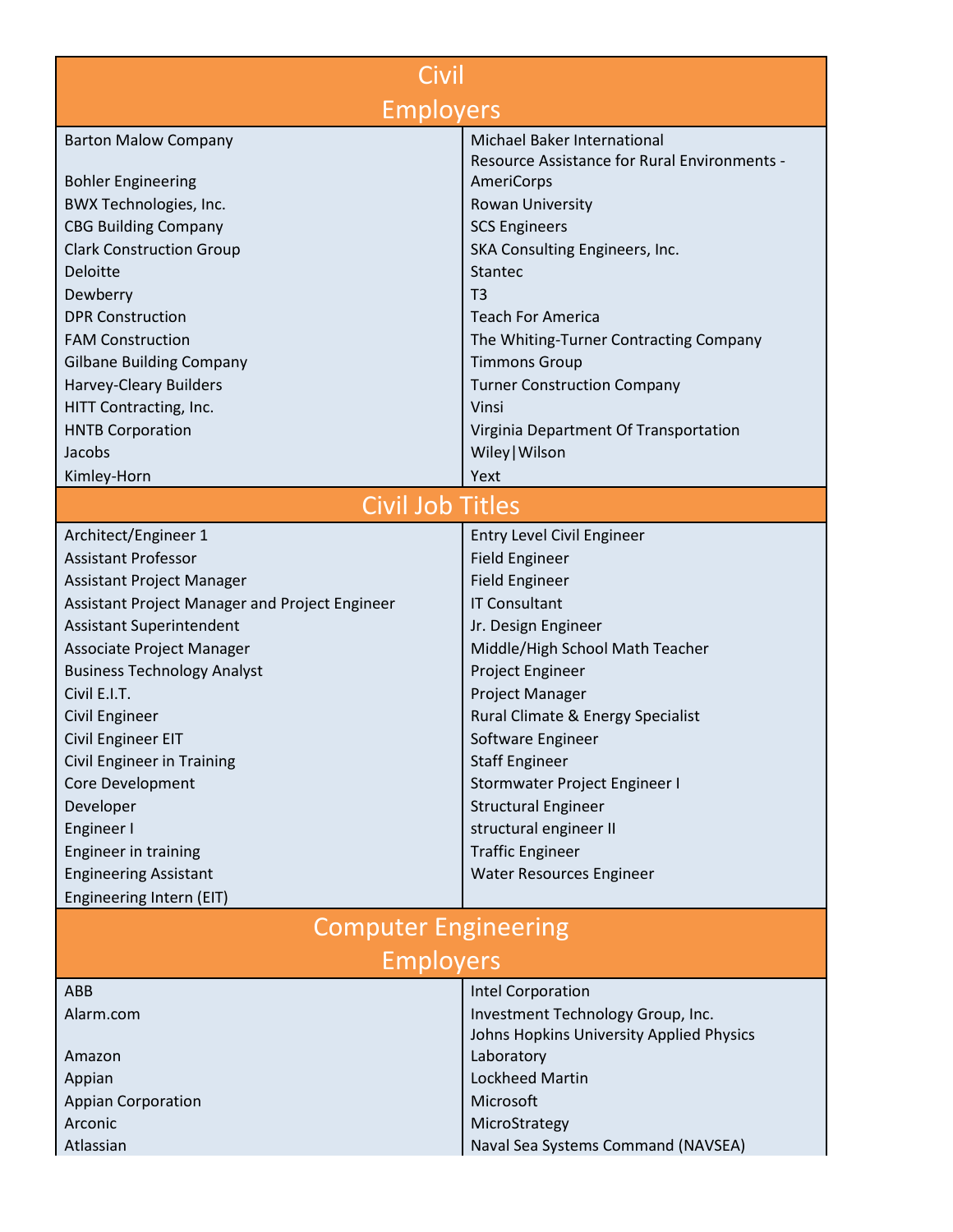| <b>BAE Systems, Inc.</b><br><b>CACI</b><br>Capital One<br>CapTech<br>CCRI (Commonwealth Computer Research, Inc.)<br>Counterpoint Consulting, Inc. | Oracle<br>Palo Alto Networks<br>Powerup Technology<br>Sentara Healthcare<br>Sequent<br>Stroz Friedberg, an Aon company |
|---------------------------------------------------------------------------------------------------------------------------------------------------|------------------------------------------------------------------------------------------------------------------------|
| <b>Cummins</b>                                                                                                                                    | <b>SWIFT</b>                                                                                                           |
| Cvent Inc.                                                                                                                                        | The Advisory Board                                                                                                     |
| <b>DCS Corp</b>                                                                                                                                   | The MITRE Corporation                                                                                                  |
| Deloitte                                                                                                                                          | University of Virginia                                                                                                 |
| Facebook                                                                                                                                          | Virginia Diodes, Inc                                                                                                   |
| Freddie Mac                                                                                                                                       | Voya                                                                                                                   |
| Handshake                                                                                                                                         | <b>Walmart Labs</b>                                                                                                    |
| <b>IBM</b>                                                                                                                                        | WillowTree Inc.                                                                                                        |
| <b>InCadence Strategic Solutions</b>                                                                                                              | Wipro                                                                                                                  |
| <b>CpE Job Titles</b>                                                                                                                             |                                                                                                                        |
| <b>Associate Professional Staff I</b>                                                                                                             | Junior Software Developer                                                                                              |
| Associate Software Consultant                                                                                                                     | <b>Operational Risk Manager</b>                                                                                        |
| Associate Software Engineer in Test                                                                                                               | Project Engineer                                                                                                       |
| <b>Big Data Developer</b>                                                                                                                         | Project Requirements Manager                                                                                           |
| Cloud Engineer                                                                                                                                    | <b>SDE</b>                                                                                                             |
| computer engineer                                                                                                                                 | Software Developer                                                                                                     |
| Computer Engineer I                                                                                                                               | Software Development                                                                                                   |
| <b>Cyber Associate</b>                                                                                                                            | Software Development Engineer                                                                                          |
| Cyber risk analyst                                                                                                                                | Software Development Engineer III                                                                                      |
| Data Analyst                                                                                                                                      | Software Engineer                                                                                                      |
| Design Engineer                                                                                                                                   | Software Engineering                                                                                                   |
| Device Engineer                                                                                                                                   | Software Test Engineer                                                                                                 |
| DSP and PNT engineer                                                                                                                              | <b>Technical Sales Associate</b>                                                                                       |
| <b>Electrical Engineer</b>                                                                                                                        | <b>Technical Sales Specialist</b>                                                                                      |
| Engineer                                                                                                                                          | <b>Technology Analayst</b>                                                                                             |
| Full-Stack Software Engineer                                                                                                                      |                                                                                                                        |
| <b>Computer Science</b>                                                                                                                           |                                                                                                                        |
| <b>Employers</b>                                                                                                                                  |                                                                                                                        |
| 2nd Order Solutions                                                                                                                               | Microsoft                                                                                                              |
| Alarm.com                                                                                                                                         | <b>NAVAIR</b>                                                                                                          |
| Amazon                                                                                                                                            | Naval Air Systems Command (NAVAIR)                                                                                     |
| Appian                                                                                                                                            | Northrop Grumman                                                                                                       |
| <b>Applied Predictive Technologies</b>                                                                                                            | Opendoor                                                                                                               |
| <b>BTI360</b>                                                                                                                                     | <b>Palantir Technologies</b>                                                                                           |
| <b>Belvedere Trading, LLC</b>                                                                                                                     | <b>Pariveda Solutions</b>                                                                                              |
| <b>Booz Allen Hamilton</b>                                                                                                                        | <b>Perfect Sense</b>                                                                                                   |
| <b>Brown University</b>                                                                                                                           | PricewaterhouseCoopers (PwC)                                                                                           |
| CCRi (Commonwealth Computer Research, Inc.)                                                                                                       | Procter & Gamble (P&G)                                                                                                 |
| CapTech                                                                                                                                           | Raytheon Company                                                                                                       |
| Capital One                                                                                                                                       | <b>Red Hat</b>                                                                                                         |
| <b>Castle Hill Gaming</b>                                                                                                                         | <b>Revature LLC</b>                                                                                                    |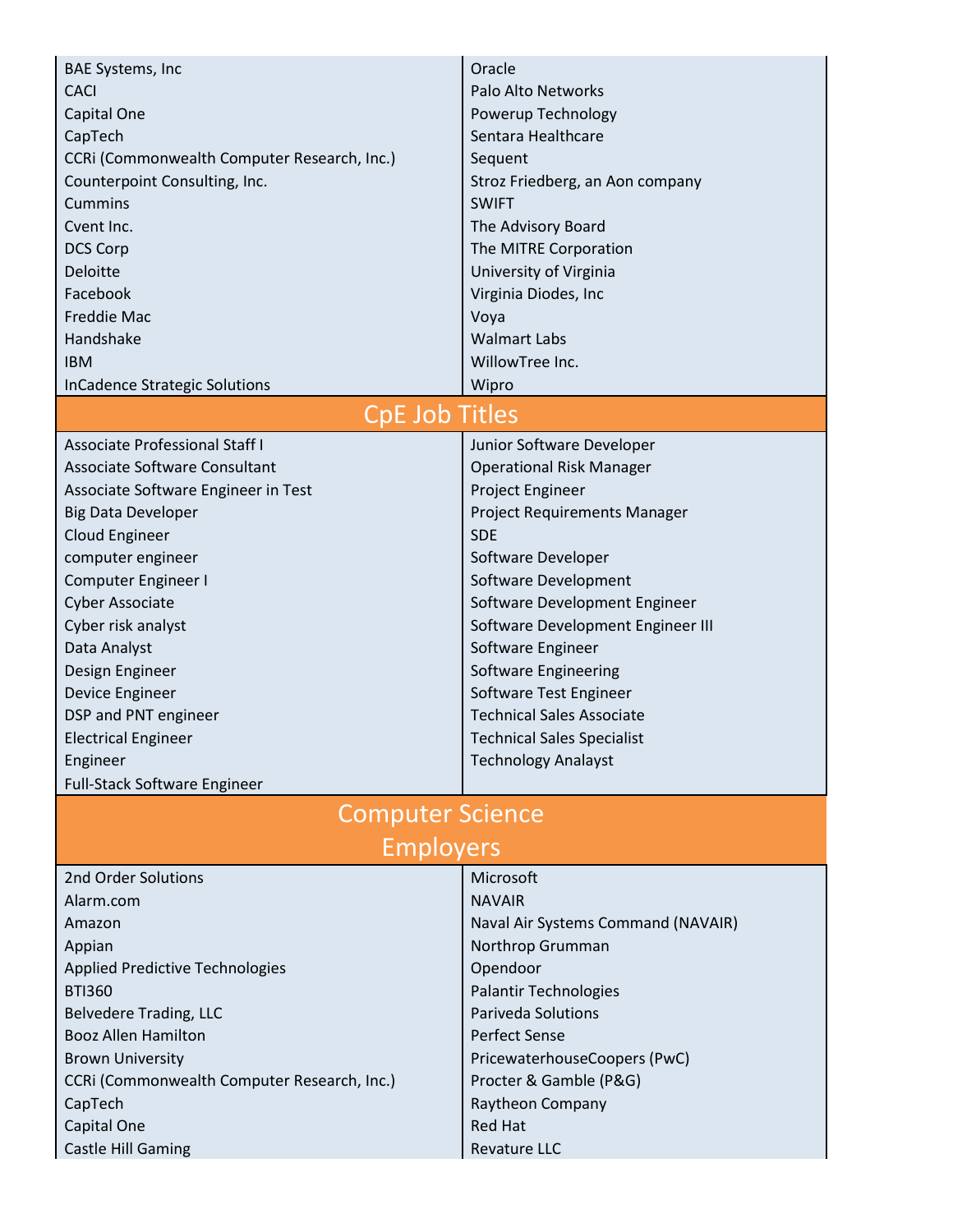| Cisco                               | <b>SWIFT</b>                                                                |
|-------------------------------------|-----------------------------------------------------------------------------|
| Connexta                            | Salesforce                                                                  |
| Cvent Inc.                          | Sumo Logic                                                                  |
| Data Intelligence Technologies      | Target                                                                      |
| Deloitte                            | <b>Teach For America</b>                                                    |
| EPIC Systems, Inc.                  | The MITRE Corporation                                                       |
| Elder Research, Inc.                | The Washington Post                                                         |
| EY                                  | <b>Tuple Health</b>                                                         |
| Facebook                            | US Army                                                                     |
| <b>Fannie Mae</b>                   | University of Chicago                                                       |
| From You Flowers, LLC               | University of Michigan                                                      |
| <b>Goldman Sachs</b>                | University of Virginia                                                      |
| Google, Inc.                        | Verisign                                                                    |
| <b>IBM</b>                          | <b>Verite Group</b>                                                         |
| <b>IT Availability</b>              | Walmart                                                                     |
| <b>Jump Trading</b>                 | <b>Walmart Labs</b>                                                         |
| Leidos                              | Wayfair                                                                     |
| <b>Macedon Technologies</b>         | WillowTree                                                                  |
| McKinsey & Company                  | Yext                                                                        |
| MicroStrategy                       | <b>Zillow Group</b>                                                         |
| <b>CS Job Titles</b>                |                                                                             |
| Data Scientist                      | Jr Scrum Master / Software Engineer                                         |
| Software Engineer                   | Software Consultant                                                         |
| Cloud Engineer                      | Consultant                                                                  |
| Software Development Engineer       | <b>Computer Scientist</b>                                                   |
| Software Developer                  | Forward Deployed Software Engineer                                          |
| Cloud Software Engineer             | Associate                                                                   |
| Associate Product Manager           | Data Analyst                                                                |
| <b>Assistant Professor</b>          | <b>Associate Consultant</b>                                                 |
| Data Engineering                    | <b>Trainee</b>                                                              |
| Associate Software Engineer         | <b>Security Management Specialist</b>                                       |
| Data Engineer                       | Simulation and Modeling software engineer                                   |
| Data Engineer Associate             | Postdoctoral Researcher                                                     |
| Software Developer and Web Designer | Post-doctoral Researcher                                                    |
| <b>Technology Analyst</b>           | <b>Temporary Employee</b>                                                   |
| Cognitive Software Engineer         | <b>Research Assistant</b>                                                   |
| Algorithmic Trader                  | Lead Software Developer                                                     |
| <b>Electrical</b>                   |                                                                             |
| <b>Employers</b>                    |                                                                             |
|                                     |                                                                             |
| Apple                               | <b>National Security Agency</b>                                             |
| <b>Applied Video Imaging</b>        | Naval Research Laboratory<br>Naval Surface Warfare Center Dahlgren Division |
| Darkblade Systems Corporation       | (NSWCDD)                                                                    |
| DDG Virginia Engineering, PC        | Northrop Grumman Corporation                                                |
| Emerson                             | Parsons                                                                     |
| <b>ERCOT</b>                        | Perspecta                                                                   |
| <b>Freedom Photonics</b>            | Pike Electric                                                               |
|                                     |                                                                             |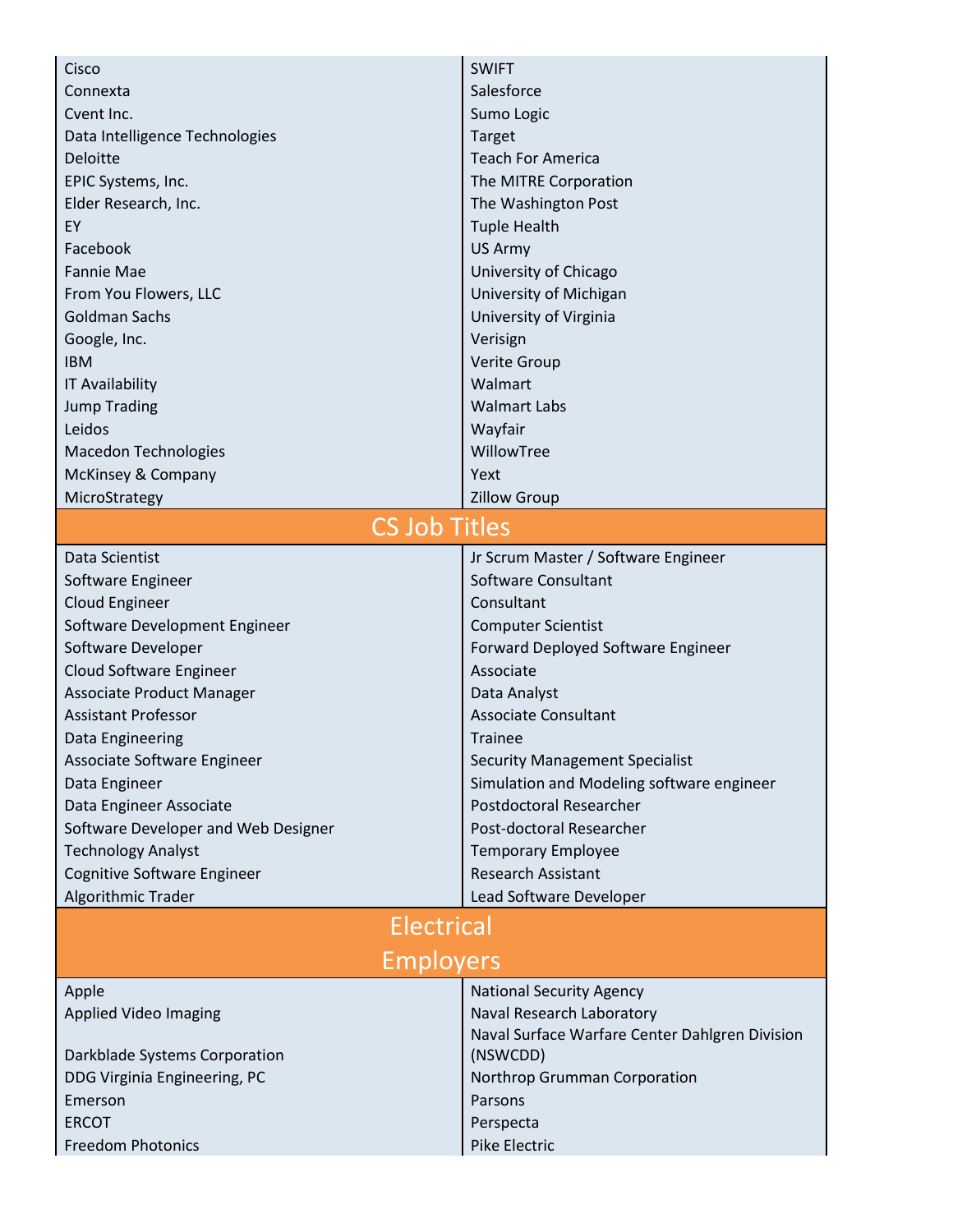| Intel Corporation        | Raytheon Company                 |
|--------------------------|----------------------------------|
| Leapmotor                | <b>Rockwell Collins</b>          |
| <b>LGS Innovations</b>   | The Boeing Company               |
| LifeQ                    | The MITRE Corporation            |
| M.C. Dean, Inc.          | U.S. Patent and Trademark Office |
| <b>Metis Machine</b>     | Uber                             |
| Midea                    | University of Delaware           |
| Millennium Space Systems | University of Virginia           |
|                          | Virginia Diodes, Inc             |

| <b>Electrical Job Titles</b>                           |                                            |
|--------------------------------------------------------|--------------------------------------------|
| Algorithm Engineer                                     | Engineer I                                 |
| Associate Signal Analysis Engineer                     | Engineering Development Program - Engineer |
| Compact modeling engineer                              | <b>Entry Level Sys Engineer</b>            |
| <b>Computational Biologist</b>                         | Millimeter Wave Engineer                   |
| Computer Systems Engineer                              | Office Engineer 1                          |
| Digital Engineer                                       | <b>Patent Examiner</b>                     |
| <b>Electrical Design Engineer</b>                      | <b>Photonic Device Scientist</b>           |
| <b>Electrical Engineer</b>                             | <b>Postdoctoral Associate</b>              |
| <b>Electrical Engineer I</b>                           | RF and Signal Processing                   |
| <b>Electronic Systems Engineer</b>                     | <b>RF Test Engineer</b>                    |
| <b>Electronics Engineer</b>                            | Software engieer                           |
| <b>Embedded Software Developer</b>                     | Software Engineer                          |
| <b>Embedded Software Engineer</b>                      | Spacecraft Software Engineer               |
|                                                        | <b>Systems Engineer</b>                    |
| <b>Engineering Science</b>                             |                                            |
| <b>Employers</b>                                       |                                            |
| Abbott                                                 | I AM A Art Auction House                   |
| Accenture                                              | Laserfiche                                 |
| <b>Accenture Federal Services</b>                      | Microaire                                  |
| <b>Blackstone</b>                                      | Novozymes                                  |
| Camps Kenwood & Evergreen                              | <b>OmniTek Consulting</b>                  |
| CapTech                                                | Randox                                     |
| Cedars-Sinai                                           | TEKsystems®                                |
| <b>Fidelity Bank</b>                                   |                                            |
| <b>Engineering Science Job Titles</b>                  |                                            |
|                                                        |                                            |
| Analyst (Management Consulting)                        | Process Engineer<br>Research Associate     |
| Associate Electrophysiology Technical Sales Specialist |                                            |
| <b>Business Analyst</b>                                | <b>Solution Architect</b>                  |
| <b>Customer Support Engineer</b>                       | <b>Solutions Consultant</b>                |
| Data and analytics analyst                             | <b>Systems Analyst</b>                     |
| Manufacturing Engineering Intern                       | <b>Technical Analyst</b>                   |
| <b>Marketing Manager</b>                               | <b>Technology Analyst</b>                  |
| <b>Office Manager</b>                                  |                                            |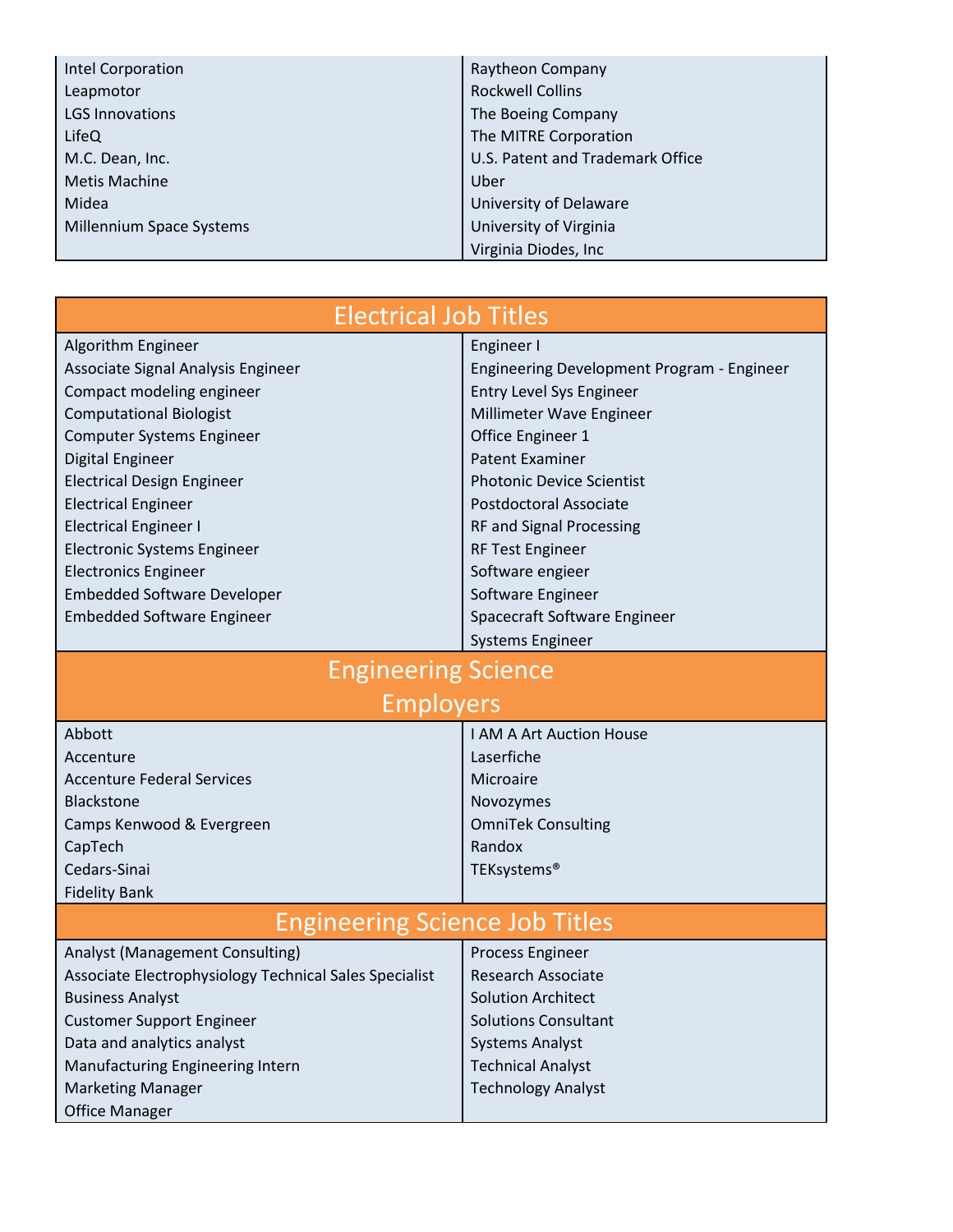| <b>Materials Science</b>                                        |                                                          |
|-----------------------------------------------------------------|----------------------------------------------------------|
| <b>Employers</b>                                                |                                                          |
| <b>Boeing</b>                                                   | Microsoft                                                |
| <b>Clemson University</b>                                       | Naval Air Systems Command (NAVAIR)                       |
| Huntington Ingalls Industries (HII)                             | <b>OmniTek Consulting</b>                                |
| Klöckner Pentaplast                                             | Sandia National Laboratories                             |
| Laserfiche                                                      | SpaceX                                                   |
| <b>MAXIMUS</b>                                                  | University of Virginia                                   |
| <b>Materials Science Job Titles</b>                             |                                                          |
| Associate Software Engineer                                     | <b>Postdoctoral Research Associate</b>                   |
| <b>Business Analyst</b>                                         | <b>Postdoctoral Researcher</b>                           |
| <b>Materials Engineer</b>                                       | <b>Solutions Consultant</b>                              |
| <b>Mechanical Engineer</b>                                      | <b>Technical Account Manager</b>                         |
| Metallurgical Engineer II                                       | <b>Technical Engineer</b>                                |
| <b>Mechanical</b>                                               |                                                          |
| <b>Employers</b>                                                |                                                          |
| 2rw Consultants Inc.                                            | Life Fitness                                             |
| Abbott                                                          | <b>Lockheed Martin</b>                                   |
| Accenture                                                       | Luna Innovations                                         |
| <b>AECOM</b>                                                    | M.C. Dean, Inc.                                          |
| Alarm.com                                                       | MathWorks                                                |
| Anheuser-Busch                                                  | <b>MBA CSi</b>                                           |
| <b>Appian Corporation</b>                                       | <b>MC</b> Dean                                           |
| Arconic                                                         | Merck & Co., Inc.                                        |
| <b>Aurora Flight Sciences</b>                                   | MPR Associates, Inc                                      |
| Bechtel                                                         | Naval Air Systems Command (NAVAIR)                       |
| <b>Biocore</b>                                                  | Naval Surface Warfare Center, Carderock Division         |
| BWX Technologies, Inc.                                          | Navigant                                                 |
| Capital One                                                     | <b>NavLabs</b>                                           |
| Capobianco Engineering Group LLP<br><b>CBG Building Company</b> | <b>Newport News Shipbuilding</b><br>NextEra Energy, Inc. |
| <b>Clark Construction Group</b>                                 | Norfolk Naval Shipyard                                   |
| <b>DPR Construction</b>                                         | Northrop Grumman                                         |
| <b>ExxonMobil Corporation</b>                                   | Northrop Grumman Corporation                             |
| EY                                                              | Oliver Wyman                                             |
| <b>Flowserve Corporation</b>                                    | Pro Mach                                                 |
| Framatome Inc.                                                  | Rolls-Royce                                              |
| <b>General Motors</b>                                           | <b>SPAWAR Systems Center Atlantic</b>                    |
| <b>Groundswell Consulting Group</b>                             | Systems Planning and Analysis, Inc.                      |
| HITT Contracting, Inc.                                          | The Aerospace Corporation                                |
| Huntington Ingalls Industries (HII)                             | The Boeing Company                                       |
| Innovative Refrigeration Systems, Inc.                          | University of Virginia                                   |
| Klockner Pentaplast                                             | Videojet Technologies, Inc.                              |
| Leslie Cockburn for Congress                                    | W.L. Gore & Associates, Inc.                             |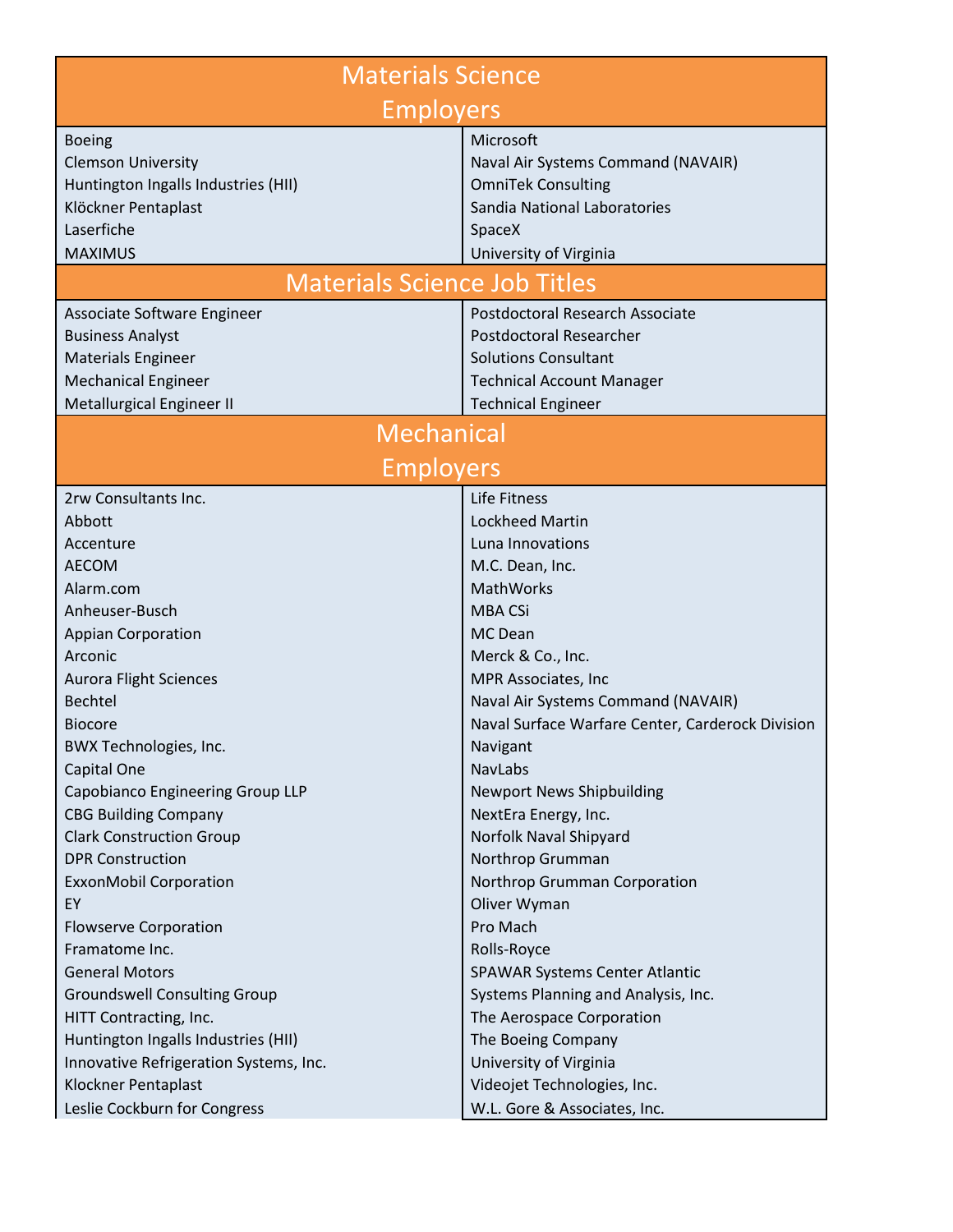| <b>Mech Job Titles</b>                         |                                          |
|------------------------------------------------|------------------------------------------|
| <b>Applications Engineer</b>                   | <b>Manufacturing Engineering</b>         |
| <b>Associate Consultant</b>                    | <b>Materials Engineer</b>                |
| Associate PGD Engineer                         | Mechanical Design Engineer               |
| <b>Associate Solutions Engineer</b>            | <b>Mechanical Engineer</b>               |
| <b>Business Analyst</b>                        | <b>Mechanical Engineer I</b>             |
| <b>Component Analysis Engineer</b>             | Nuclear Engineer                         |
| Computer Technician                            | Process Engineer                         |
| Consultant                                     | Project Engineer                         |
| <b>Control Systems Engineer</b>                | Quality Engineer (Internet and Software) |
| <b>Cost Engineer</b>                           | <b>Research Assistant</b>                |
|                                                | Software Development in a Professional   |
| Engineer                                       | Development Program                      |
| <b>Engineering 1</b>                           | Software Engineer                        |
| <b>Engineering Intern</b>                      | Spacecraft Systems Engineer              |
| <b>Entry Engineer</b>                          | <b>Structural Engineer</b>               |
| <b>Innovation Engineer</b>                     | <b>Systems Engineer</b>                  |
| Junior Systems Engineer                        | <b>Technical Consultant</b>              |
| <b>Manufacturing Engineer</b>                  | <b>Technology Advisor</b>                |
| <b>Systems</b><br><b>Employers</b>             |                                          |
| Accenture                                      | <b>IBM</b>                               |
| <b>Accenture Federal Services</b>              | <b>ICF</b>                               |
| Appian                                         | Investment Technology Group, Inc.        |
| Apple                                          | <b>KPMG LLP</b>                          |
| <b>Applied Predictive Technologies</b>         | <b>Lightning Bolt Solutions</b>          |
| Bain & Company                                 | <b>MAXIMUS</b>                           |
| <b>Blackstone</b>                              | MicroStrategy                            |
| <b>Booz Allen Hamilton</b>                     | Microsoft                                |
| CCRI (Commonwealth Computer Research, Inc.)    | N/A                                      |
| CGI                                            | Oliver Wyman                             |
| CapTech                                        | Parsons                                  |
| Capgemini                                      | Payden & Rygel Investment Management     |
| Capital One                                    | <b>Progeny Systems Corporation</b>       |
| <b>Cleveland Indians Baseball</b>              | <b>Red Ventures</b>                      |
| Deloitte                                       | The Washington Post                      |
| <b>Dominion Energy</b>                         | U.S. Department of Defense               |
| EY                                             | U.S. Patent and Trademark Office         |
| <b>FTI Consulting</b>                          | <b>United States Air Force</b>           |
| Facebook                                       | <b>United States Marine Corps</b>        |
| GreenSky                                       | United Technologies Corporation          |
| <b>Harris Williams</b>                         | University of Virginia                   |
| Johns Hopkins Office of Undergraduate Research | <b>ZS Associates</b>                     |